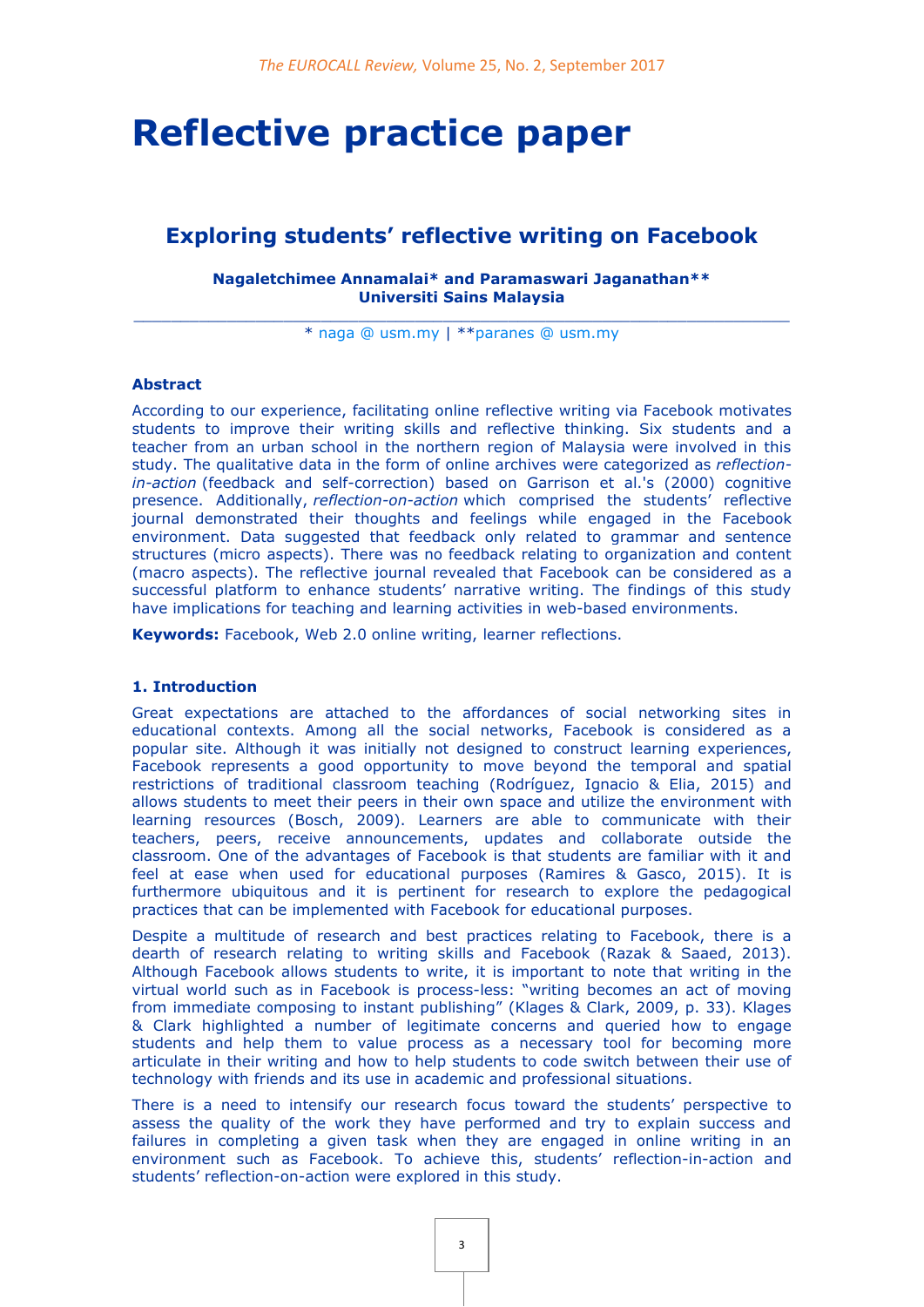Reflection is an important aspect of learning as individuals are able to internalize and reconstruct what they have acquired (Lavoue et al. 2015). Reflections refer to the cognitive and affective processes that take place when a task is completed. Yang (2010) revealed that in reflection-in-action, students were able to learn from each other. Reflection-in-action focuses more on the students' improvement regarding their grammar as peer review helps them to scrutinize their texts in detail for more accuracy. In this study, the context of the learners' reflection in Facebook, the writing dynamics that are related to their self-directed practices are generally different from classroom practices. Thorne & Smith (2003) argue that collaborative and communicative practices with social networking sites are tightly interwoven with the medium and the situation. However, they are not controlled by the medium itself. Instead, they are put into situations through negotiation which is, in turn, developed in their daily practices and may differ across cultural, geographical, social and institutional groups. Therefore, there is a need to be more informed about the potential and constraints based on a particular context and setting. The entire ecology of learning includes the students' willingness to learn, understand new ideas and engage with web materials in completing their overall task (Wichmann & Rummel, 2013). More studies are needed to take into account the value of reflection-in-action and reflection-on-action within different social and cultural environments when they are engaged in Facebook to complete their narrative writing. In this study, *reflection-in-action* refers to the micro level (language, vocabulary, mechanics) and macro aspects (organization and content). *Reflection-on-action* refers to the students' reflective journal.

To date limited studies have been conducted to investigate students' reflections after engaging in Facebook to complete narrative writing tasks in the Malaysian context. This study took place in an urban Chinese school in Malaysia, a context where traditional face to face interaction dominates instruction. It is found that Malaysian students are not interested in writing due to insufficient writing skills (Darus & Ching, 2009). In the context of this study, the Chinese students who participated in the research lacked the required writing skills due to time constraints and mother tongue interferences (David & Su, 2009; Darus & Ching, 2009), which continually affect their academic performance in their English language classes. Moreover, the researchers' interaction with the Head of the Panel additionally revealed that the students' inability to write well is mainly connected with time constraints and the large number of students per class. As noted earlier, studies have indicated the strengths of Facebook as a language learning platform. Therefore, the idea of teaching and conducting learning activities through Facebook is a possible novelty that has not yet been greatly explored and should therefore be investigated. Drawing on the online archives and the reflective journal produced by each student, two research questions were posed:

- How do self-correction and feedback foster students' reflection-in-action in Facebook?
- What is the students' reflection-on-action after their engagement in Facebook for learning purposes?

The next section discusses the theoretical perspectives of this study.

#### **2. Literature review**

#### *2.1. Reflection*

Studies have addressed the significant role of reflection upon students' writing to improve its quality (Chen, Wei, Wu & Uden, 2009).With the advent of online tools, studies have also indicated the significant role of online reflection. For example, Saito and Miwa (2007) demonstrated that students performed better in an environment that is innovatively designed and has supportive reflective activities and educational use. Also, the students perceived reflection and feedback positively as there was significant positive influence on the students' self-regulated learning outcomes. Another study by Andrusyszyn (1997), reported that the process of reflection encourages student dialogue with their instructor.

There are also a number of challenges associated with reflection as highlighted by Yang (2010). "First, although many studies have developed systems that provide students with reflective activities, the effects of reflection facilitators such as the teacher, the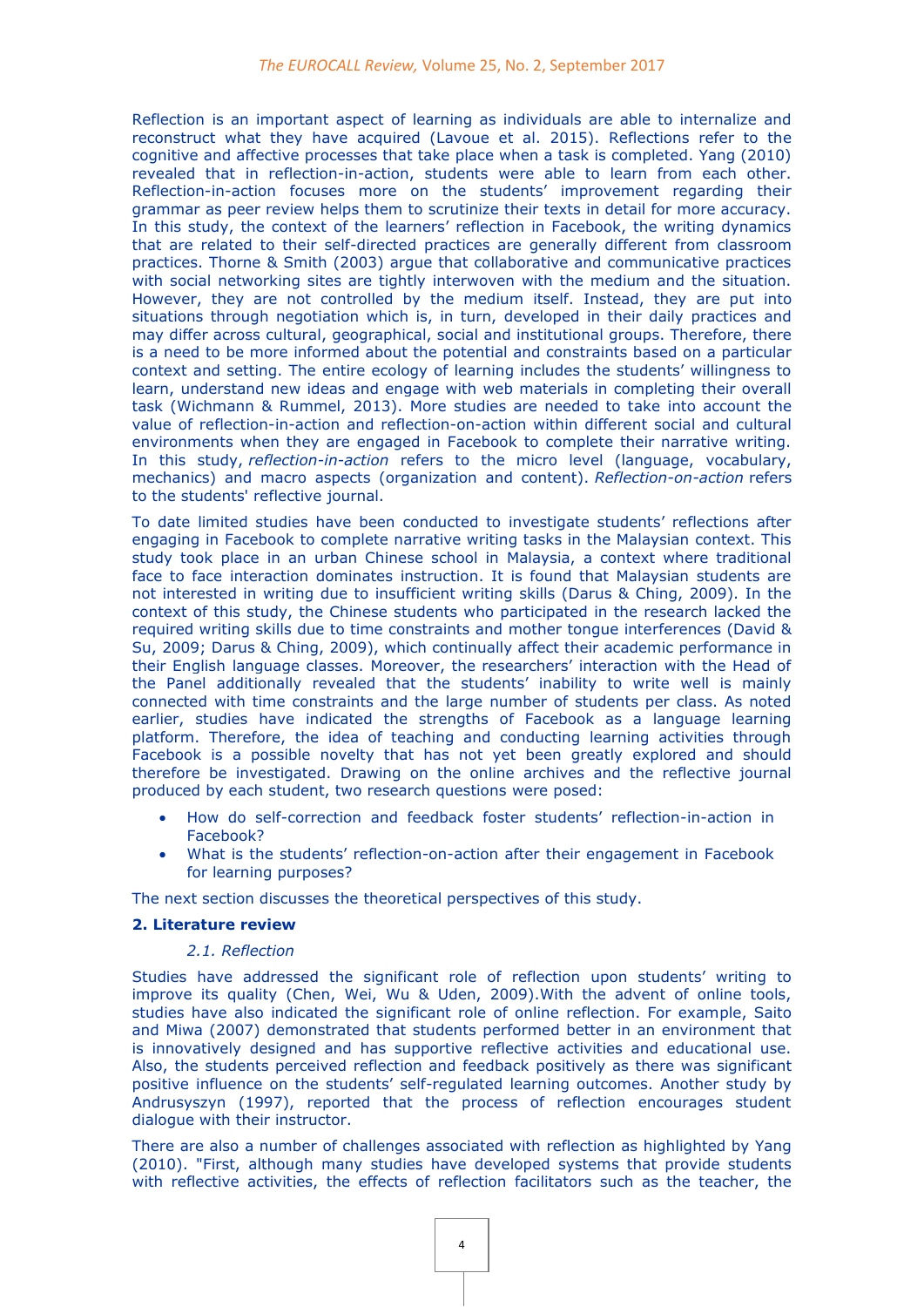writing activity, or the automatic mechanism in the system have not been explicitly identified. The influence of reflection on writing is unclear if only quantitative data is shown since the criteria for counting students' reflection is vague. Second, neither the process of how students reflect on their actions, nor how students verify and modify strategies in writing, has been presented in previous studies" (Yang, 2010, p. 1203). Such limitations hinder the teachers' ability to identify students' weaknesses and to provide immediate assistance. Likewise, when peer review takes place, then the emphasis will be placed "on the product of writing rather than the process of writing" (Storch, 2005, p.154). These limitations call for more research to be conducted with a focus on the actual event that is taking place when reflection is aroused. In the context of reflections, Yang (2010) discusses two types of reflection as suggested by Schön (1987); reflection-in-action and on-action, i.e. "reflections taking place during and after actions to improve learning" (Yang, 2010, p 1202). This study adapted Yang's (2010) definition of reflection in-action and reflection-on action as defined in Table 1.

Table 1. Operational definition of *reflection-in-action* and *reflection-on-action.*

| <b>Reflection-in-action</b>                                                                             | <b>Reflection-on-action</b>                              |
|---------------------------------------------------------------------------------------------------------|----------------------------------------------------------|
| In the final essays<br>1st-9th week in the final draft of the<br>essays                                 | In the reflective journal<br>10th week                   |
| Changes in micro and macro aspects<br>such as content, vocabulary, mechanics,<br>vocabulary and content | Advantages and disadvantages of the Facebook<br>platform |

Many researchers have also used Facebook to construct meaningful teaching and learning activities. Past research on Facebook typically focused on the opinion of the use of Facebook for teaching. For example, Reyes (2015) conducted a survey with 191 university students to investigate their opinions about the use of Facebook in teaching. The study found that the strengths of Facebook related to communication, selfcorrection, feedback, motivation and performance, whilst its weaknesses in teaching related to privacy, technological deficit and time consumption. The nature of the affordances of Facebook is also in line with the constructivist theory suggested by Vygotsky (1978), who emphasized collaboration, social interaction and feedback in effective teaching and learning activities. A study by Kabilan and Tuti (2016) investigated the effectiveness of Facebook to acquire knowledge among Community College students. Students were given a pre- and post-test to identify their performance. It was found that Facebook can be a supplementary learning tool with appropriate pedagogical practices such as collaboration where students can work as a community. Further, a qualitative study by Yasemin et al. (2014) in Turkey gathered the pre-service reflections of 25 prospective teachers after they had completed their online teaching project via Facebook. The study found that learners' engagement and interactions can be enhanced through the use of Facebook. However, the study also importantly pointed out that sustaining learners' involvement and interactions are some of the problems that need to be addressed with appropriate pedagogical practices. Thus, more studies examining reflections on using Facebook are needed.

#### **3. Methodology and participants**

The research design of this study was a qualitative case study to explore students' reflections seeking to improve narrative writing. Students were encouraged to reflect upon their actions during (reflection-in-action) and after (reflection-on-action) writing their final essays and after interacting with their teacher and peers.

The study was conducted in an urban Chinese school in the northern region of Malaysia. There were six participants and they were 16 years of age. The teacher participant in the school was invited to implement the study on a voluntary basis. The major role of the teacher was to co-ordinate and lead the learning activities that were designed by the researchers according to the previously mentioned pedagogical model. The teacher was trained and monitored closely by the researchers in aspects relating to teaching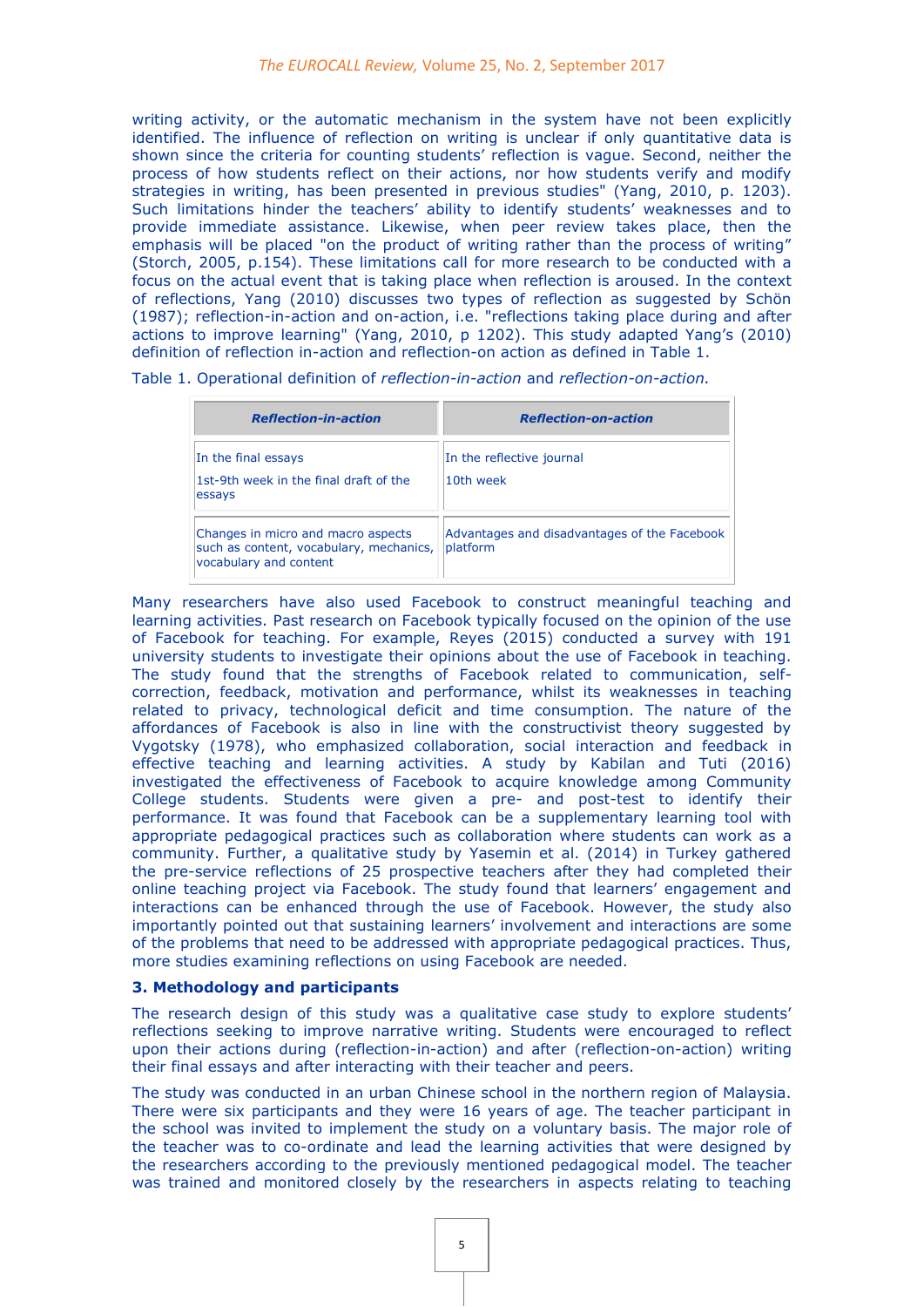methods and materials. The participants were given pseudonyms and were labelled as S1, S2, S3… to ensure anonymity.

Although the sample size was very small, it is in accordance with the interpretive case study methodology. The participants had a common language background in two aspects:

- 1. all of them had passed their standardised public examination (PMR)
- 2. they were from a primary school which used Chinese as the medium of instruction.

Purposive sampling was employed in this study. Students were selected based on three criteria:

- 1. being able to access the internet and Facebook either at home or at school
- 2. securing parental consent
- 3. volunteering to participate in this study

The study took place during ten weeks. Students were given three tasks. They were instructed to complete each task in two weeks. The students were asked to:

- 1. Write the first draft of their essay individually in Facebook after receiving the instructions and guidance from the teacher on how to write a narrative essay via the teacher's Facebook page.
- 2. Students needed to write feedback on their peers' essays regarding grammar, sentence structure, organization and content.
- 3. Students were requested to revise their own essays based on their peers and teacher's comments.
- 4. Students were required to write their reflection in the 10th week after completing their essays.

A closed group account was created to filter and control interactions by only inviting registered participants. The interactions on the online platform were collected during the 3rd, 6th and 9th week. Two coders were trained to categorize the online archives based on Garrison, Anderson & Archer's (2000) CoI model. As this paper is part of a larger study, the researchers had no intention of discussing cognitive, teaching and social presences. Only interactions relating to reflection-in-action, which is part of the cognitive presence as suggested by the CoI model, is considered in this study.

The interactions relating to cognitive presences relate to reflection-in-action*.* Table 2 indicates how the online archives are categorized. The coders were guided on the definitions of the codes in order to apply the definitions consistently (Miles & Huberman, 1994). This increased their confidence and encouraged rapid coding as suggested by Miles and Huberman (1994). One of the researchers was also one of the coders for the online interactions. Additionally, inter-rater reliability was obtained by using Cohen kappa procedures. The value for cognitive presence was 0.7. The reflective journal was interpreted based on Creswell's (2009) data analysis and interpretation procedures.

|                  | <b>Codes</b>                           |  |  |  |  |  |  |  |  |  |
|------------------|----------------------------------------|--|--|--|--|--|--|--|--|--|
| <b>CPA</b>       | <b>Triggering Events</b>               |  |  |  |  |  |  |  |  |  |
| <b>CPA1</b>      | Recognizing the Problem                |  |  |  |  |  |  |  |  |  |
| CPA <sub>2</sub> | Sense of Puzzlement                    |  |  |  |  |  |  |  |  |  |
| <b>CPB</b>       | <b>Exploration</b>                     |  |  |  |  |  |  |  |  |  |
| <b>CPB1</b>      | Divergence within the online community |  |  |  |  |  |  |  |  |  |
| CPB <sub>2</sub> | Divergence within a single message     |  |  |  |  |  |  |  |  |  |

Table 2. Cognitive presence.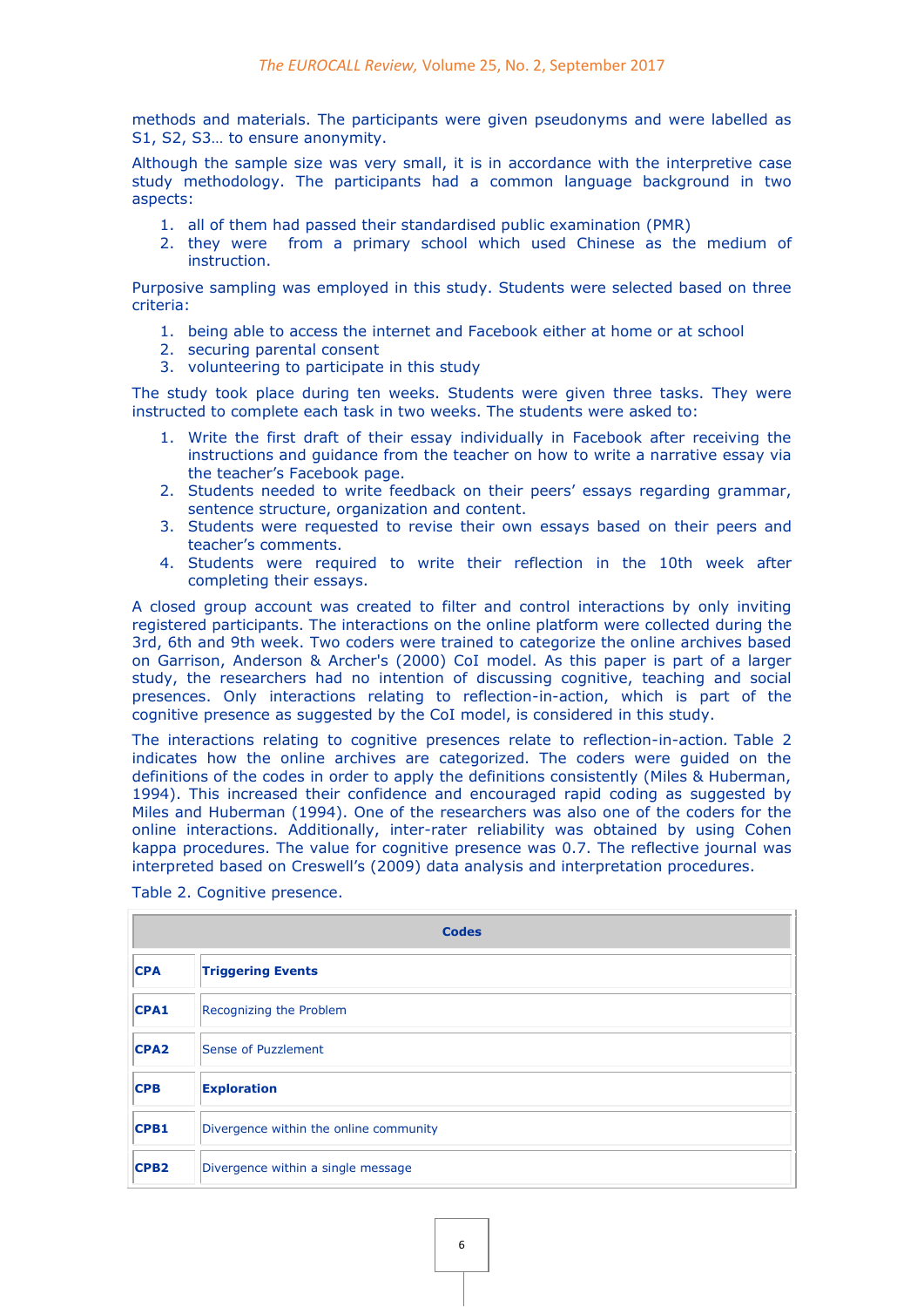| CPB <sub>3</sub> | Information exchange                                   |
|------------------|--------------------------------------------------------|
| CPB4             | Suggestion for consideration                           |
| CPB5             | <b>Brainstorming</b>                                   |
| CPB <sub>6</sub> | Leap to conclusion                                     |
| <b>CPC</b>       | <b>Integration</b>                                     |
| CPC1             | Convergence among group members                        |
| CPC <sub>2</sub> | Convergence within a single message                    |
| CPC3             | Connecting ideas, synthesis                            |
| CPC4             | <b>Creating Solutions</b>                              |
| <b>CPCD</b>      | <b>Resolution</b>                                      |
|                  | Vicarious or real world application of solutions/ideas |
|                  | <b>Defending Solutions</b>                             |

#### **4. Data Analysis**

This section presents the feedback given by the teacher and students which were categorized according to the descriptors related to cognitive presence suggested by Garrison et al. (2000). The discussion is centered on issues and events of language use.

#### *4.1. Reflection in-action*

The interactions in Table 3 belong to the descriptor 'creating solutions' as suggested by the cognitive presence in the CoI model. Feedback related to grammatical aspects and sentence structures. Some of the comments were "that had happened" (S1), "without long thinking = without thinking long" (S1) and "as I had experienced = I expected or as what I had expected" (S6). Feedback was taken into account and corrections made accordingly. Students basically made changes as suggested by their peers. There were comments that indicated problems as in "it is a past participle verb form" (S1) and "makes me feel embarrassing = made, past tense" (S6). Obviously, there were not many challenges in the comments. However, the students realised their errors and reflected on the various comments made and decided to accept and work on the comments to improve the quality of the essay. The students also evaluated and responded to their peers' comments. For example, students commented "Next time i will be more careful of what I am doing", "Thx for your suggestion" and "Ya... i think so" (S5). It was found that peers' feedback helped students to scrutinize and consider the comments positively. These were only didactic instructions that encouraged the students to make changes in their essays without much deep thinking. However, the students' total scores were much higher after they introduced the self-corrections. The scores increased as the students made changes in the grammatical aspects (Tables 10- 12).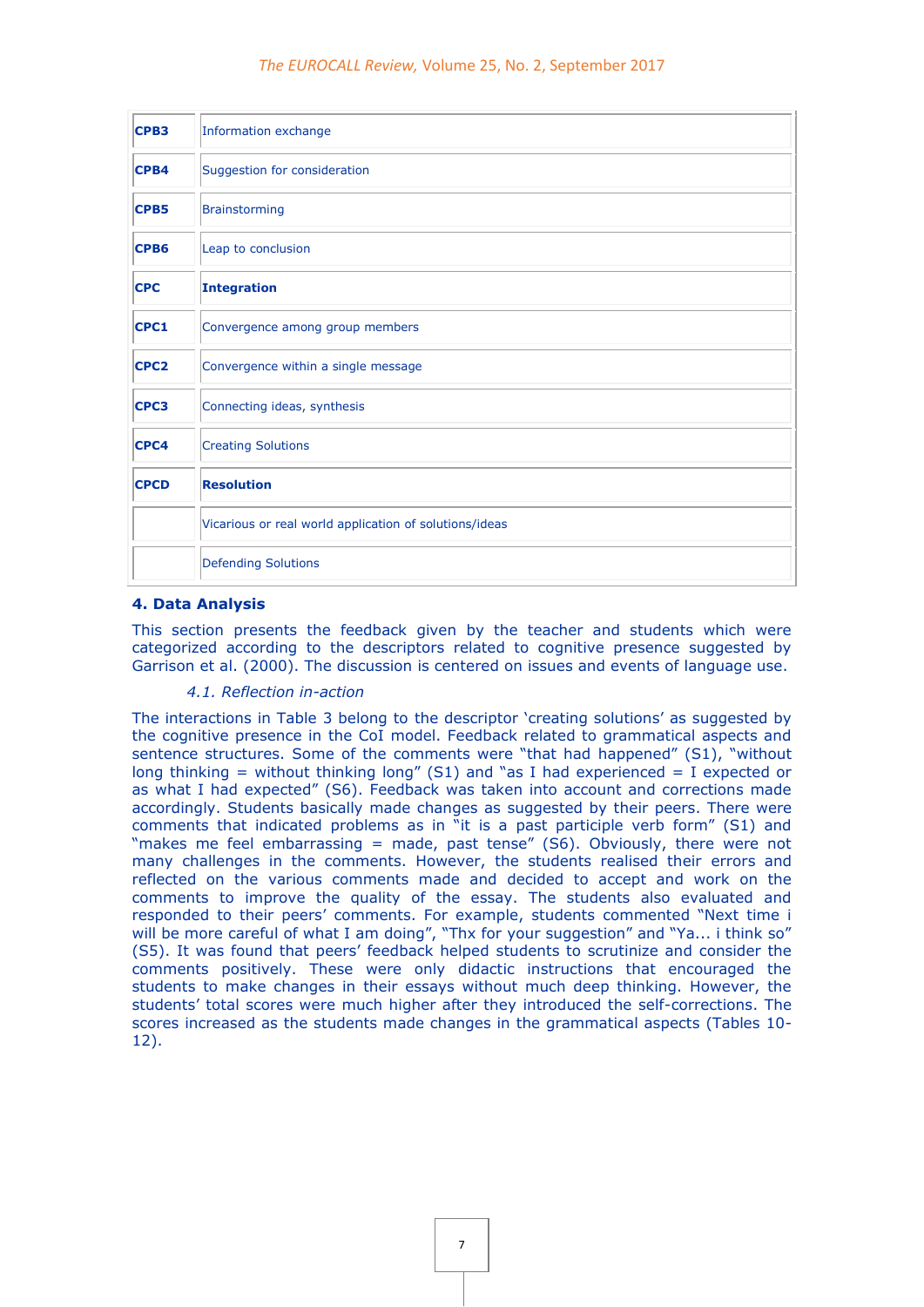Table 3. Online interaction pattern related to sentence structures and grammatical errors.

**Integration**

| <b>Creating</b><br>solutions | Valentini Belbo *that had happened<br>$c \overline{\text{eff}}$ $\text{F}$<br>June 29 at 10:32pm via mobile · Like                                                                                         |  |  |  |  |  |  |  |  |
|------------------------------|------------------------------------------------------------------------------------------------------------------------------------------------------------------------------------------------------------|--|--|--|--|--|--|--|--|
|                              | Joyce Chee as I had expected. = as I expected or as what I had<br>expected<br>June 29 at 10:40pm + Like + s3 1                                                                                             |  |  |  |  |  |  |  |  |
|                              | Valentini Belbo without long thinking - without much thinking<br><b>CEE D</b><br>June 29 at 10:34pm via mobile · Like · < 1<br><b>ALN</b>                                                                  |  |  |  |  |  |  |  |  |
|                              | $\mathbf{r}$ <b>x</b> $\mathbf{r}$ $\mathbf{r}$ $\mathbf{r}$ $\mathbf{r}$ $\mathbf{r}$<br>$-1$ $-1$ $-1$ $-1$<br>Valentini Belbo it is a past participle verb form<br>June 29 at 10:36pm via mobile . Like |  |  |  |  |  |  |  |  |
|                              | Deer Tommy "juse a stone's throw away" $\rightarrow$ just??<br>June 28 at 10:33pm · Unlike · 3 2                                                                                                           |  |  |  |  |  |  |  |  |
|                              | Valentini Belbo We have been best friends since 7 years oldNt<br>KEEP<br>CALM<br>we are best friends since 7 years old<br>June 29 at 4:30pm · Unlike · 23 3                                                |  |  |  |  |  |  |  |  |
|                              | Valentini Belbo and. he seldom smiles to others<br>June 29 at 4:32pm · Like                                                                                                                                |  |  |  |  |  |  |  |  |
|                              |                                                                                                                                                                                                            |  |  |  |  |  |  |  |  |

In Table 4, feedback was coded under the integration phase based on cognitive presence as suggested by the CoI model. In these feedback instances, the teacher was directing the students to correct their errors. The students made the changes according to the feedback. There were no further interactions. Such feedback shut down interaction and knowledge construction. Students obediently changed the errors highlighted in the feedback. The scores for the final draft were subsequently much higher.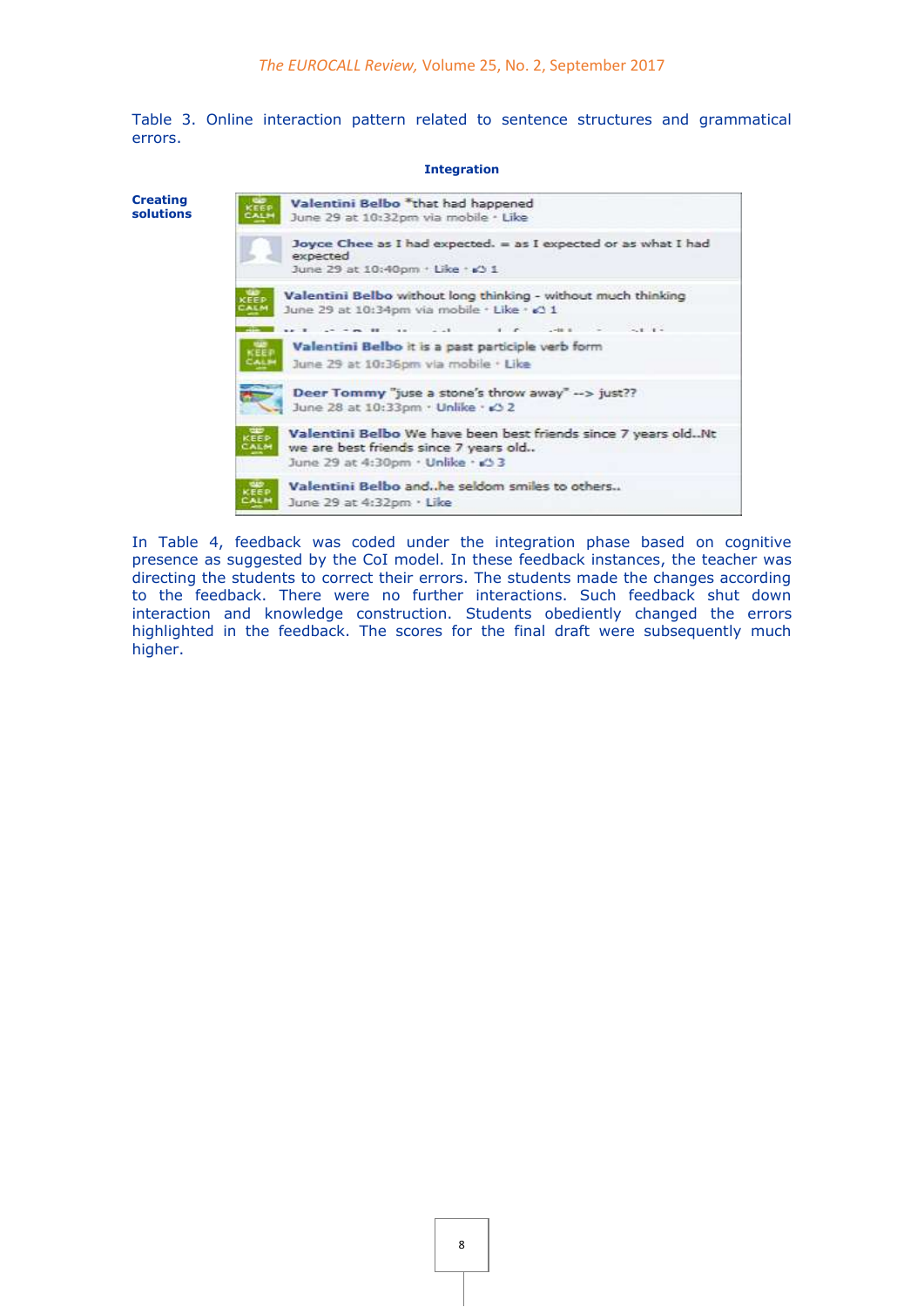Table 4. Online interaction pattern of cognitive presence for the event of 'Errors'.

|                | <b>CPC</b> Integration | <b>Example</b>                                                                                                                                                                                                                                                                                              |  |  |  |  |  |  |  |  |
|----------------|------------------------|-------------------------------------------------------------------------------------------------------------------------------------------------------------------------------------------------------------------------------------------------------------------------------------------------------------|--|--|--|--|--|--|--|--|
| C <sub>4</sub> | Creating<br>solutions  | Nanthini Maniam Peony MoonInteresting story girl but I feel<br>you have the potential to write even better than this. This narration<br>lack of creativity. Try to improvise in your improved draft later.<br>HERE ARE SOME ERRORS MADE: After head counting at the school<br>gate, we were (set) on to go! |  |  |  |  |  |  |  |  |
|                |                        | We sat (on) our school bus and I think (thought) there was (were)<br>around four buses on (for) that trip.                                                                                                                                                                                                  |  |  |  |  |  |  |  |  |
|                |                        | So (never begin a sentence with 'so' because it is a conjunction.<br>Conjunctions are used connect ideas of two sentences and it wont<br>function as a sentence connectors).                                                                                                                                |  |  |  |  |  |  |  |  |
|                |                        | We have (had) our breakfast in a coffee shop of (in) Ipoh.                                                                                                                                                                                                                                                  |  |  |  |  |  |  |  |  |
|                |                        | My tummy was bloated after I (had) finished my meal as the food<br>was too delicious.                                                                                                                                                                                                                       |  |  |  |  |  |  |  |  |
|                |                        | After 2 hours and a half (two and a half hours), we had finally<br>reached the top of Cameron highlands.                                                                                                                                                                                                    |  |  |  |  |  |  |  |  |
|                |                        | The bus made its first stop in (at) a strawberry shop.                                                                                                                                                                                                                                                      |  |  |  |  |  |  |  |  |
|                |                        | The strawberries were made into fine cakes, (and) tarts with<br>appealing decorations which were very appetizing desserts.                                                                                                                                                                                  |  |  |  |  |  |  |  |  |
|                |                        | The corn vendor was there too, my friends and I bought one each,<br>(use fullstop here). (They) they were juley and sweet, the<br>warmness (heat) of the (steamed) com added its delidousness<br>(taste) in contrast of (to) the cold weather.                                                              |  |  |  |  |  |  |  |  |
|                |                        | The next stop (we were heading to) (omit this phrase) was the<br>(omit the ) Boh tea plantation.                                                                                                                                                                                                            |  |  |  |  |  |  |  |  |
|                |                        | Our bus seemed shaky and unstable, the dif is (was) right beside.<br>us to welcome our arrival.                                                                                                                                                                                                             |  |  |  |  |  |  |  |  |
|                |                        | All of us stay (stayed) slient and stationary in our seats on the way<br><b>DIPL:</b>                                                                                                                                                                                                                       |  |  |  |  |  |  |  |  |
|                |                        | No one dare (dared to) made (make) a sound (noise).                                                                                                                                                                                                                                                         |  |  |  |  |  |  |  |  |
|                |                        | Finally, we have (had) arrived.                                                                                                                                                                                                                                                                             |  |  |  |  |  |  |  |  |
|                |                        | It feels (felt) like we were in heaven.                                                                                                                                                                                                                                                                     |  |  |  |  |  |  |  |  |
|                |                        | The plantation had greenish (jush greern) scenery like those in the<br>movies.                                                                                                                                                                                                                              |  |  |  |  |  |  |  |  |
|                |                        | The weather was nice, we were lucky that day, (the) fog covered<br>our path and the lcy wind kept on blowing our faces added the<br>mysteriousness of the hill.                                                                                                                                             |  |  |  |  |  |  |  |  |
|                |                        | Of course, we could not miss a nice cup of boh(Boh) tea on the<br>plantation while enjoying the scenery of heaven.                                                                                                                                                                                          |  |  |  |  |  |  |  |  |
|                |                        | I felt like I am (was) in the (lake of innisfree(Lake of Innesfree)<br>that is to be) free from hustle and bustle (of city life).                                                                                                                                                                           |  |  |  |  |  |  |  |  |
|                |                        | Just (be) relax (relaxed)(and) u (you will) know like in those places<br>with water and mountains.                                                                                                                                                                                                          |  |  |  |  |  |  |  |  |
|                |                        | I will definitely organize a trip like this in the (omit 'the') future to<br>such a nice place in Malaysia- Cameron highlands.(Highlands)<br>July 14 at 4:19pm - Like                                                                                                                                       |  |  |  |  |  |  |  |  |
|                |                        | Joyce Chee We sat our school bus and I think there was around<br>four buses on ( for ) that trip.<br>July 21 at 12:04am - Unlike - <11                                                                                                                                                                      |  |  |  |  |  |  |  |  |
|                |                        | Joyce Chee he weather was nice, we were lucky that day, fog<br>covered our path and the lcy wind kept on blowing our faces added<br>the mysteriousness of the hill, blowing can write as caressing<br>July 21 at 12:20am . Like : <11                                                                       |  |  |  |  |  |  |  |  |
|                |                        | Joyce Chee perform their best show - put their best feet forward<br>July 21 at 12:24am - Unlike - +3 2                                                                                                                                                                                                      |  |  |  |  |  |  |  |  |
|                |                        | Joyce Chee specific hall- grand hall<br>July 21 at 12:24am - Unlike - c) 1                                                                                                                                                                                                                                  |  |  |  |  |  |  |  |  |
|                |                        | Joyce Chee after practice a lot, " Practice makes perfect ! "<br>July 21 at 6:57pm - Unlike - 0 1                                                                                                                                                                                                           |  |  |  |  |  |  |  |  |
|                |                        | Joyce Chee The students met at the school compound (met is for<br>some informal gathering in friends. it's better to use gather, is this<br>correct ? Premani Supramaniam )<br>July 21 at 6:58pm - Unlike - x3 1                                                                                            |  |  |  |  |  |  |  |  |
|                |                        | Joyce Chee worker- should be announced by the Master of                                                                                                                                                                                                                                                     |  |  |  |  |  |  |  |  |
|                |                        | Ceremony<br>July 21 at 7:01pm . Unlike - x3 1                                                                                                                                                                                                                                                               |  |  |  |  |  |  |  |  |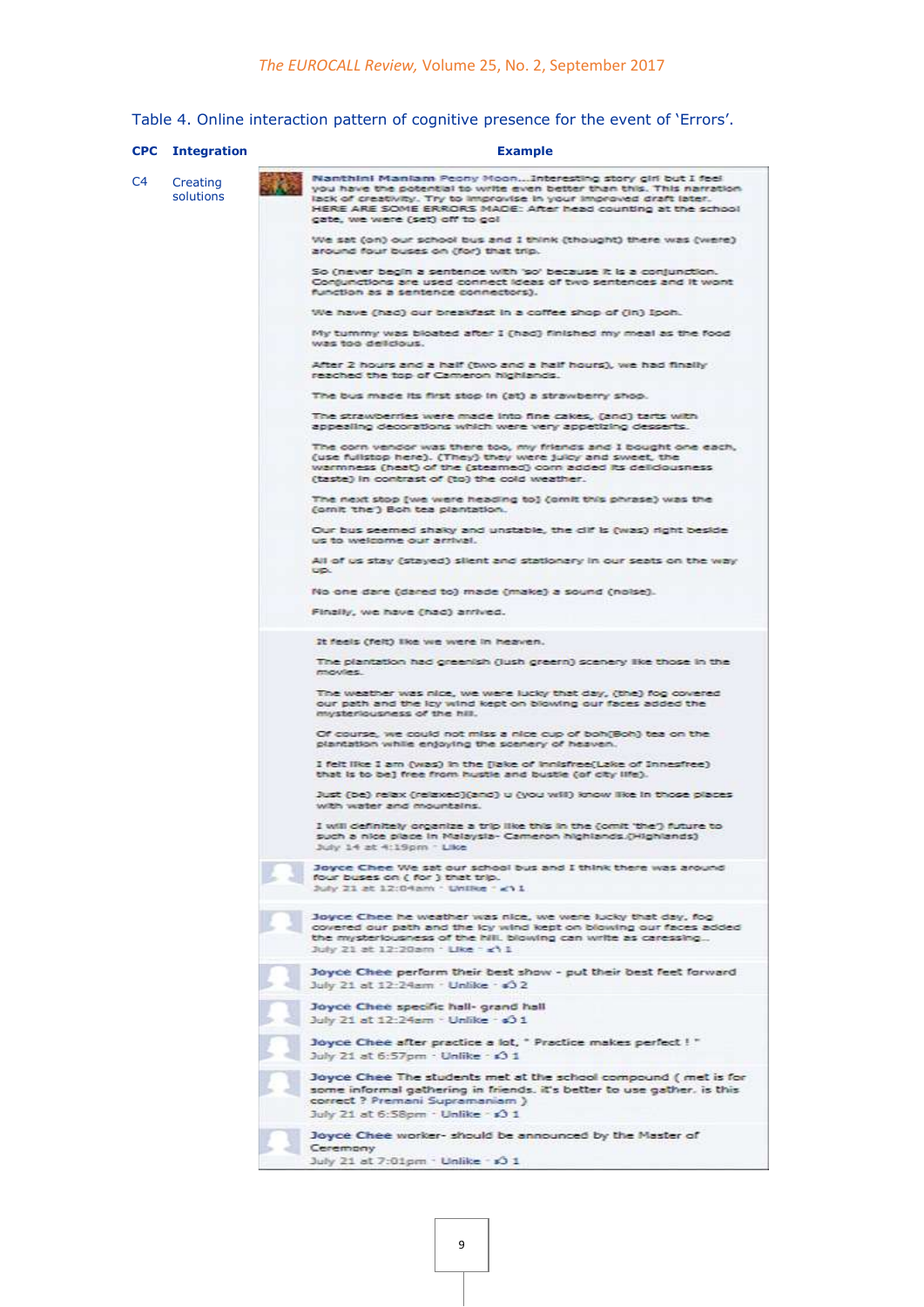In Tables 5 and 6, at the triggering event phase, students presented and highlighted the problems. For example, "we should spell meters or metres" (S6). The teacher's feedback immediately cleared their doubts by giving the solutions to their queries. In this particular case, she responded that "it should be spelt as metres ... meter is *Bahasa Melayu* spelling". Another example is the event "stayed back at school". The teacher explained briefly "stayed at school means *tinggal di sekolah,* it is better to write "stayed back at school".

Table 5. Online interaction pattern of cognitive presence for the event of "meters or metres".



Table 6. Online interaction pattern of cognitive presence for the event "stayed at school".

| <b>CPA</b> | <b>Triggering</b><br>event | <b>Example</b>                                                                                                                                                  |
|------------|----------------------------|-----------------------------------------------------------------------------------------------------------------------------------------------------------------|
| A1         | Recognizing<br>the problem | Joyce Chee stayed at school = stayed back school, stayed at<br>school means tinggal di sekolah, stayed back school means 图校<br>June 29 at 10:39pm · Unlike · 32 |
| <b>CPC</b> | <b>Integration</b>         |                                                                                                                                                                 |



Other illustrations are depicted in Table 7 below whereby the teacher integrated information from various web resources for students to clarify queries. Students were encouraged to read the web resources.

Table 7. Interaction related to the event of "dime a dozen".

| <b>CPA</b>     | <b>Triggering</b><br><b>Event</b> | <b>Example</b>                                                                                                                                                                                                                                                                      |
|----------------|-----------------------------------|-------------------------------------------------------------------------------------------------------------------------------------------------------------------------------------------------------------------------------------------------------------------------------------|
| A1             | Recognizing<br>the<br>problem     | Joyce Chee cheap- dime a dozen<br>July 21 at 12:14am · Unlike · ¢) 1                                                                                                                                                                                                                |
| <b>CPB</b>     | <b>Exploration</b>                |                                                                                                                                                                                                                                                                                     |
| <b>B3</b>      | <b>Information</b><br>exchange    | Joyce Chee teacher Premani Supramaniam do you think that it is<br>weird to use dime a dozen to replace cheap ? i think dime a dozen<br>is not so suitable, it's just like saying the thing is not valuable but<br>instead of cheap or reasonable right?<br>July 21 at 6:57pm · Like |
| <b>CPC</b>     | <b>Integration</b>                |                                                                                                                                                                                                                                                                                     |
| C <sub>3</sub> | Connecting<br>ideas, synthesis    | Nanthini Maniam Joyce CheeThe expression dime a dozen also<br>means cheap. Click on the link to see how this expression used in<br>different context http://www.urbandictionary.com/define.php?<br>term=dime+a+dozen                                                                |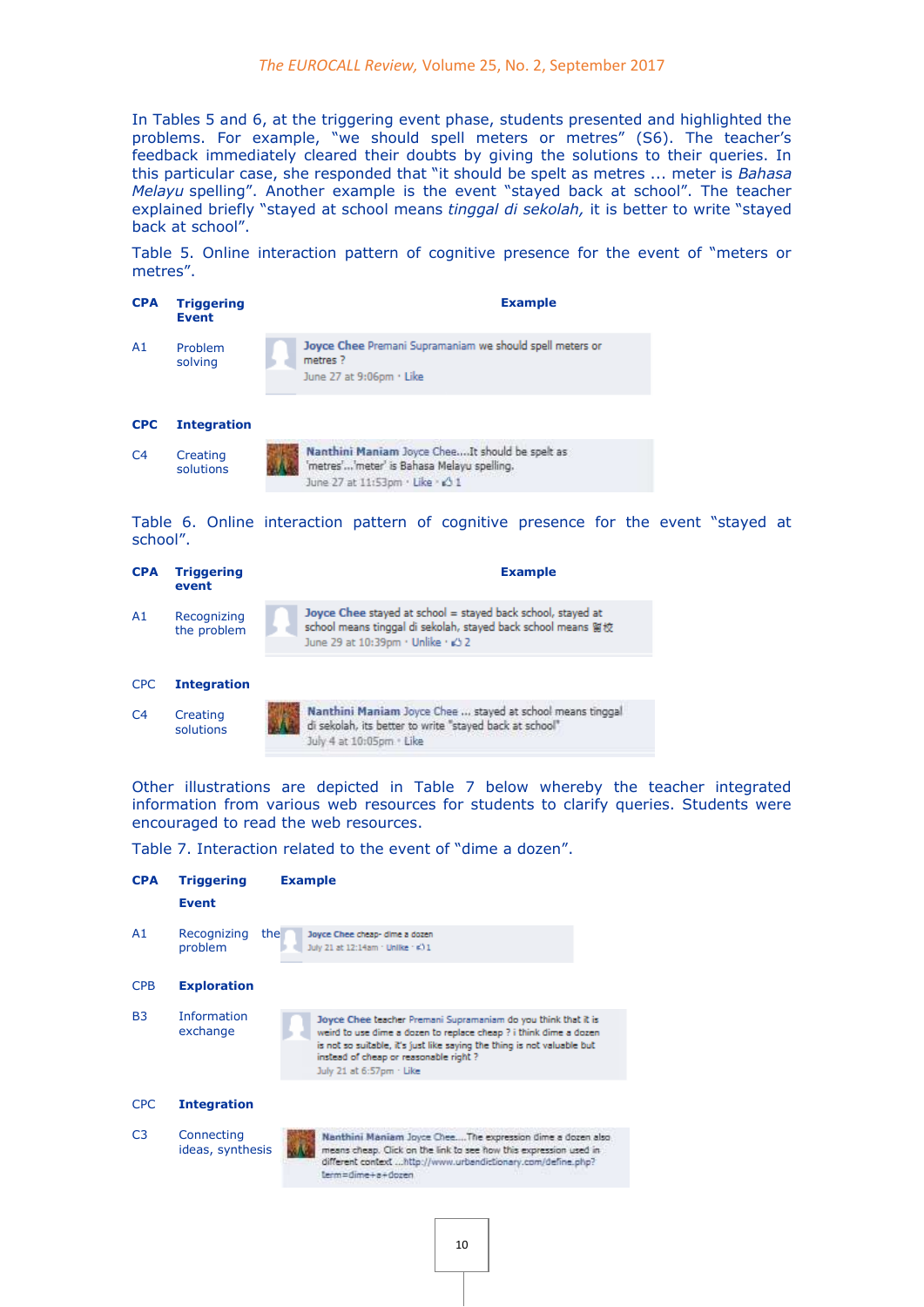There was also feedback from the students and the teacher to encourage the students to respond and make self-corrections. The feedback did not encourage every student, however, to make corrections (e.g. S4). Some students did not reply even though the teacher asked for explanations from the students. This is evident in Table 8 where the teacher requested the student to "please explain to us" and in Table 9 the teacher asked "the word *Caarrihadarric…* is it an English word?" The students did not make the changes to the essay although feedback was available from fellow classmates and the teacher.

Table 8. Online interactions for the event of "Whirlpool".

#### **Example**



Table 9. Online interaction pattern of cognitive presence for the event "Caarihadric".

|            | <b>CPA Triggering</b><br>event | <b>Example</b>                                                    |
|------------|--------------------------------|-------------------------------------------------------------------|
| A1         | Recognizing<br>problems        | Monster KBlue what is Caarrihadarric<br>August 1 at 8:40pm · Like |
| <b>CPB</b> | <b>Exploration</b>             |                                                                   |
| <b>B5</b>  | <b>Brainstorming</b>           | Nanthini Maniam Caarrihadarricis it an English word?Joyce<br>Chee |
|            |                                | August 3 at 4:11pm · Edited · Like                                |

In this study, however, some students were not involved in reflection-in-action for Task 3 (S1, S4, S5 and S6). The students did not make changes to the essays although feedback was provided from both classmates and the teacher. When students were asked in a brief interview why they were not able to make the changes in their essays, they revealed that it was exam week and they were busy preparing for their examinations.

#### *4.2. Reflection-on-action*

In an effort to provide an overall picture of students' involvement in the online writing platform, the students were required to write reflections based on the question "how did the online participation improve your online narrative writing essay?"

The most frequently mentioned perspective was the opportunity for students to improve the narrative writing thanks to the comments and ideas suggested by their teacher and peers. For example, one participant wrote: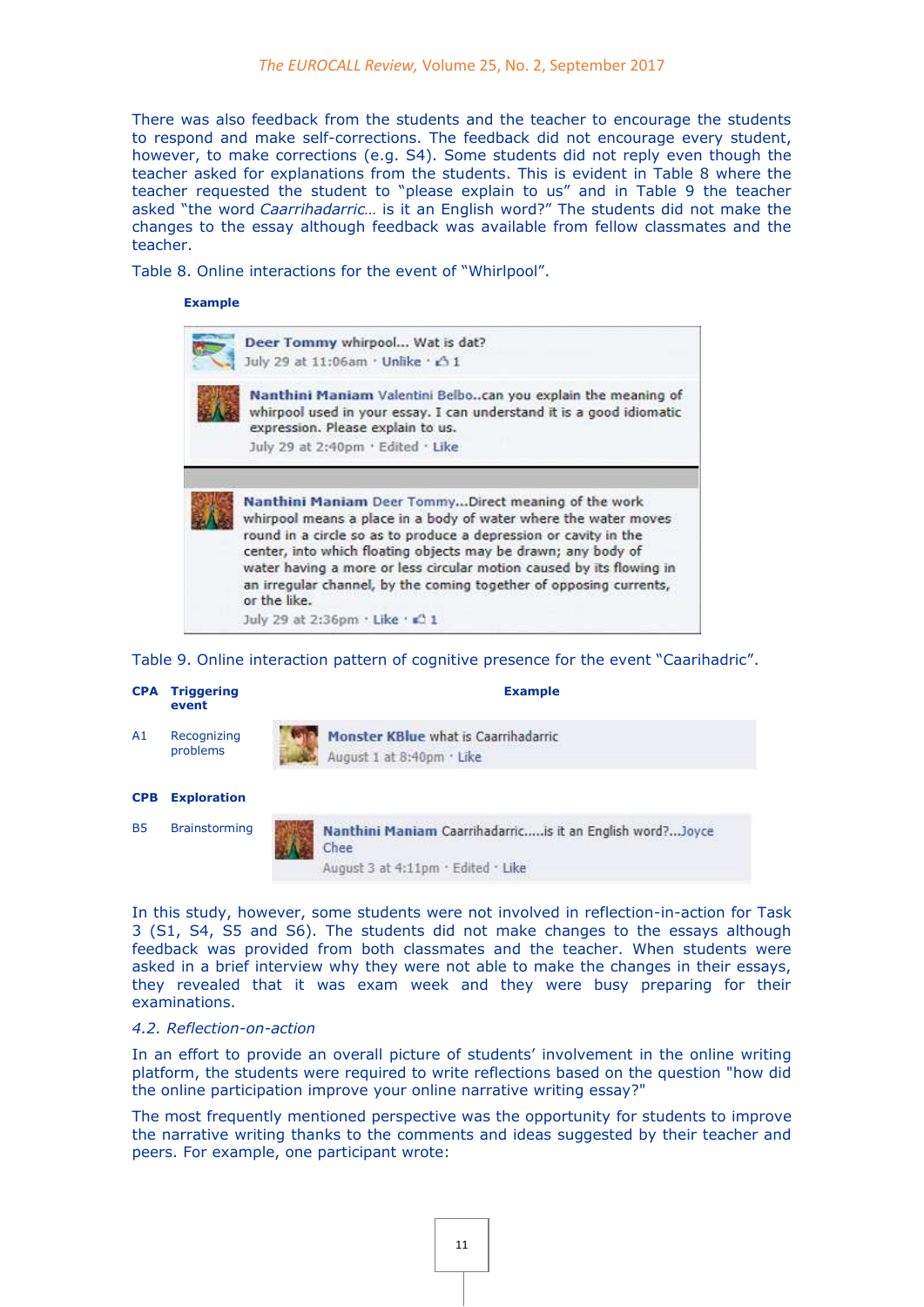*it is kind of amazing to read others storyline, getting to know how people express their thoughts through narrative writing, So i get to improve myself by keep on thinking about new and interesting storyline so that others will like the story I write...* (S5).

Another student wrote that:

*I can improve my writing skill by sharing my thoughts will all my peers in the group. They gave me good ideas and pointed out my mistakes after reading my essay.* (S4)

The teacher's continuous compliments and guidance throughout the online tasks gave greater confidence to the students. One participant reflected:

*it is always be a motivation and satisfying for me when I saw my teacher and my friends' complements for my essay. It would encourage me to keep up my work* (S3)

Well-structured essays written by their friends were used as references. One participant stated:

*I will also take their essays as a reference to express my ideas in a beautiful way when writing essay. I will try to describe my essays by using some graceful word especially when describing the natural phenomenon.* (S5)

The students emphasized the usage of web resources as a source when they were composing essays. The websites relating to idioms and grammar were constant sources of information which was used to improve the quality of their essays. Some of the views given were "I have added some idioms that I've learnt in our narrative essay writing" (S2), "I will make good use of the thesaurus dictionary that shared by teacher to learn nice and special words" (S3) and "sometimes link posted by them are very good and it might be helpful in improving my essay writing ability" (S1)*.*

All the students agreed that they improved grammatical structures. They also pointed out that they realised the importance of using idioms and phrasal verbs in narrative writing. This is exemplified in the following comments by the student #5: "my adverbs, vocabularies and idioms improved", "...idioms are important ingredient to add marks to our essay, so i tried my best to put in idioms in my every essay" and "i got to improve my tenses and grammar mistakes" and "I have made a lot of mistakes in my tenses, past tense and present tense. I have corrected them" (S5)*.* In fact, some students appreciated the recommended English grammar games websites and engaged in these after their participation in the study. Another student made it clear in the reflection that "my spelling improved gradually, I started to check my spelling every time I typed in Microsoft word" (S6)*.* The reflective journal indicates that students are able to monitor and modify their writing to improve the quality of their essays. It is obvious that they are able to notice their weaknesses in writing and able to take appropriate actions to revise their essays.

Overall, students were able to add quality to their narrative essays after engaging in Facebook. Essay writing scores improved considerably after the final task. There was a significant difference in scores relating to vocabulary (V) and language (L) in general. However, there were no significant changes in aspects such as content (C), organization (O) and mechanics (M).The scores for their tasks are highlighted in Tables 10, 11 and 12.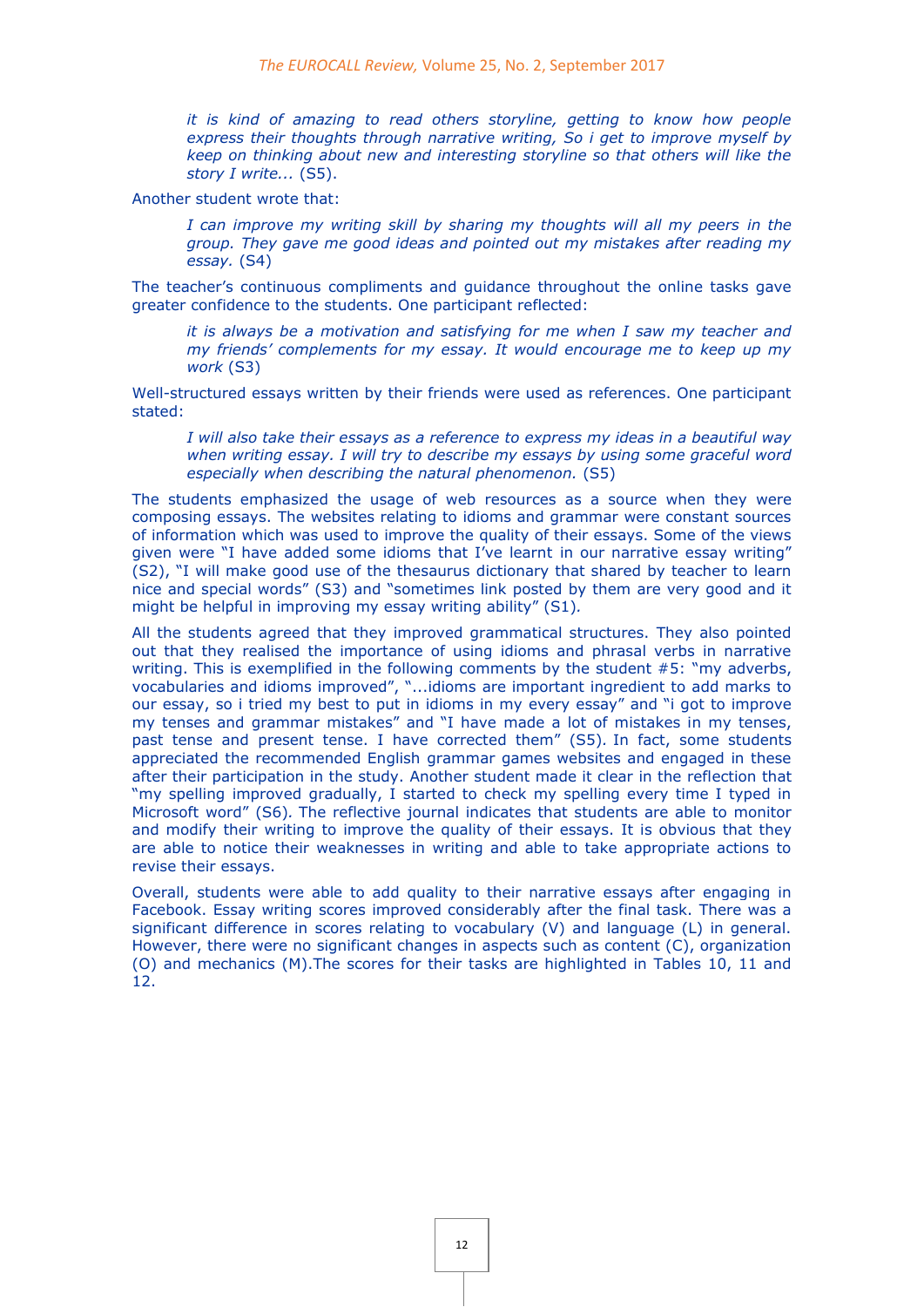| <b>STUDENT</b> | <b>AVERAGE SCORES</b>   |    |    |             |    |    |              |                       |    |    |   |    |  |
|----------------|-------------------------|----|----|-------------|----|----|--------------|-----------------------|----|----|---|----|--|
|                | <b>BEFORE FEEDBACK</b>  |    |    |             |    |    |              | <b>AFTER FEEDBACK</b> |    |    |   |    |  |
|                | $\overline{\mathbf{o}}$ | C  |    | $\mathbf v$ | M  | ΙT | $\mathbf{o}$ | ІС                    |    | v  | M | π  |  |
| S <sub>1</sub> | 15                      | 16 | 18 | 11          | 6  | 66 | 15           | 16                    | 19 | 12 | 6 | 68 |  |
| S <sub>2</sub> | 14                      | 15 | 17 | 13          | 6  | 65 | 14           | 15                    | 18 | 15 | 6 | 68 |  |
| S <sub>3</sub> | 15                      | 15 | 22 | 15          | 16 | 74 | 15           | 16                    | 23 | 16 | 6 | 76 |  |
| S <sub>4</sub> | 14                      | 14 | 18 | 13          | 6  | 65 | 14           | 14                    | 20 | 15 | 6 | 69 |  |
| S <sub>5</sub> | 14                      | 14 | 16 | 14          | 6  | 64 | 14           | $ 13\rangle$          | 17 | 16 | 6 | 65 |  |
| S <sub>6</sub> | 17                      | 18 | 23 | 16          | 16 | 80 | 17           | 18                    | 24 | 17 | 6 | 82 |  |

### Table 10. Students' average scores for narrative writing task 1.

Table 11. Students' average scores for narrative writing task 2.

| <b>STUDENT</b> |              |                        |    |             | <b>AVERAGE SCORES</b> |    |              |                       |    |    |   |    |  |  |
|----------------|--------------|------------------------|----|-------------|-----------------------|----|--------------|-----------------------|----|----|---|----|--|--|
|                |              | <b>BEFORE FEEDBACK</b> |    |             |                       |    |              | <b>AFTER FEEDBACK</b> |    |    |   |    |  |  |
|                | $\mathbf{o}$ | c                      | L  | $\mathbf v$ | M                     | T  | $\mathbf{o}$ | C                     |    | v  | M | T  |  |  |
| S <sub>1</sub> | 15           | 16                     | 15 | 15          | $\overline{6}$        | 67 | 15           | 16                    | 17 | 16 | 6 | 70 |  |  |
| S <sub>2</sub> | 14           | 15                     | 15 | 14          | $\overline{6}$        | 64 | 14           | 15                    | 16 | 14 | 6 | 65 |  |  |
| S <sub>3</sub> | 15           | 15                     | 17 | 14          | $\overline{6}$        | 67 | 15           | 15                    | 18 | 15 | 6 | 69 |  |  |
| S <sub>4</sub> | 15           | 16                     | 18 | 14          | 6                     | 69 | 15           | 16                    | 19 | 15 | 6 | 71 |  |  |
| S <sub>5</sub> | 15           | 16                     | 19 | 15          | $\overline{6}$        | 71 | 15           | 15                    | 20 | 16 | 7 | 73 |  |  |
| S <sub>6</sub> | 17           | 18                     | 24 | 18          | $\overline{6}$        | 83 | 17           | 18                    | 25 | 18 | 6 | 84 |  |  |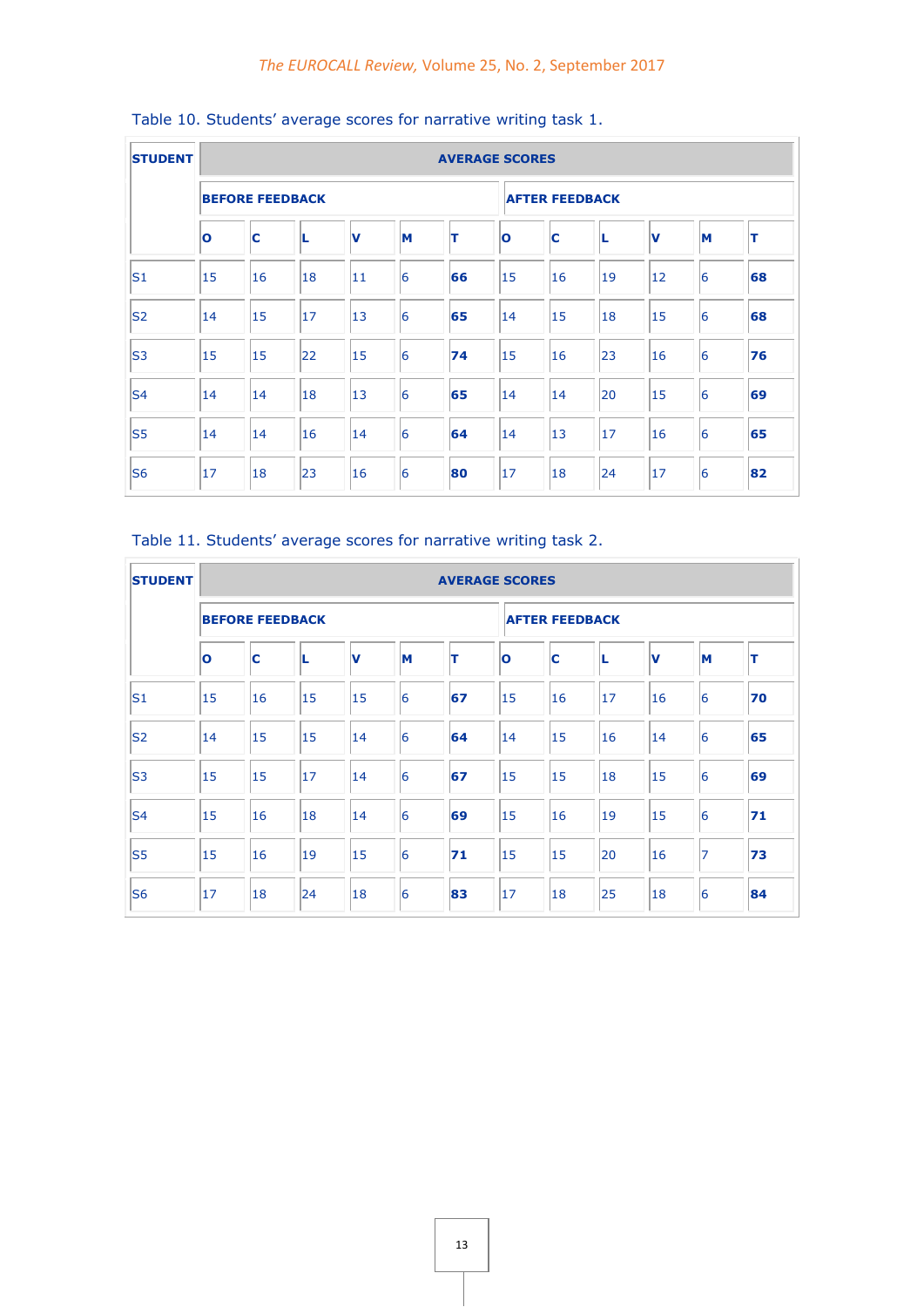| <b>STUDENT</b> | <b>AVERAGE SCORES</b> |                        |    |             |    |    |              |                       |    |    |                |    |  |
|----------------|-----------------------|------------------------|----|-------------|----|----|--------------|-----------------------|----|----|----------------|----|--|
|                |                       | <b>BEFORE FEEDBACK</b> |    |             |    |    |              | <b>AFTER FEEDBACK</b> |    |    |                |    |  |
|                | $\mathbf{o}$          | IC                     | L  | $\mathbf v$ | M  | ΙT | $\mathbf{o}$ | IC                    |    | V  | M              | T  |  |
| S <sub>1</sub> | 15                    | 15                     | 20 | 16          | 7  | 73 | 15           | 15                    | 20 | 16 | $\overline{7}$ | 73 |  |
| S <sub>2</sub> | 15                    | 15                     | 17 | 15          | 7  | 69 | 15           | 15                    | 18 | 16 | 7              | 71 |  |
| $\mathsf{S}3$  | 15                    | 14                     | 17 | 15          | 17 | 68 | 15           | 15                    | 18 | 16 | 7              | 71 |  |
| S <sub>4</sub> | 15                    | 15                     | 16 | 16          | 17 | 69 | 15           | 15                    | 16 | 16 | 7              | 69 |  |
| S <sub>5</sub> | 14                    | 15                     | 15 | 14          | 17 | 65 | 14           | 15                    | 15 | 14 | 17             | 65 |  |
| S <sub>6</sub> | 16                    | 18                     | 21 | 19          | 7  | 81 | 16           | 18                    | 21 | 19 | 17             | 81 |  |

#### Table 12. Students' average scores for narrative writing task 3.

#### **5. Discussion**

Reflection-in-action occurred when peers and teacher provided feedback and students were able to reread, evaluate and revise their own and their peers' texts. The reflective process helped the teacher to gauge the students' capabilities to evaluate their potential to improve the quality of their essays. The online writing platform, too, motivated the students to help each other and enabled the teacher to facilitate the teaching and learning activities more effectively. These findings concur with Hyland & Hyland (2006), Liu & Carless (2006), and Berg's (1999) studies that depict peer review as enhancing students' writing abilities. Corrections made by the students were very much related to micro aspects such as grammar, vocabulary and sentence structure. However, the content and organization of the essays remained almost in their original form. In other words, students did not revamp the whole essay but only fine-tuned the essay for accuracy. This finding is consistent with the view of Tuzi (2004) that feedback usually focuses on a low level, which includes clause, sentence and paragraph.

The reflective writing journal added a significant contribution to this study. Most of the participants saw Facebook as a platform to improve their writing skills. Students' reflections revealed that they improved their grammar after engaging in the platform as they were able to exchange ideas and opinions relating to language, particularly vocabulary, tenses, and idioms. The literature suggests that web-based environments such as the one analysed in this study provide various opportunities for creating a constructivist learning environment by encouraging student-centred and interactive activities where students become active learners (El-Soud, Al-Khasawneh & Awajan, 2007; Zhang, Zhao, Zhou & Nunamaker, 2004). In short, students' reflections indicated that they experienced the online writing environment positively. It is for this reason that a number of researchers (Ross, 2014; Yang, 2012 & Boud, 2001) have indicated the importance of reflection in educational contexts.

The reflections allow teachers to understand students' responses to the pedagogical practices that would otherwise remain hidden. The key pedagogical practices are:

- 1. Teachers can redirect students' comments toward a more critical discussion. Analytical negotiations on grammatical aspects such as verb tenses or subject verb agreement facilitate knowledge building and critical thinking.
- 2. For reflection-in-action to be more effective, students are recommended to use a checklist for the micro and macro aspects of the essay.
- 3. Step by step training for students should be provided in order for them to evaluate the essays from various perspectives. With the checklist students will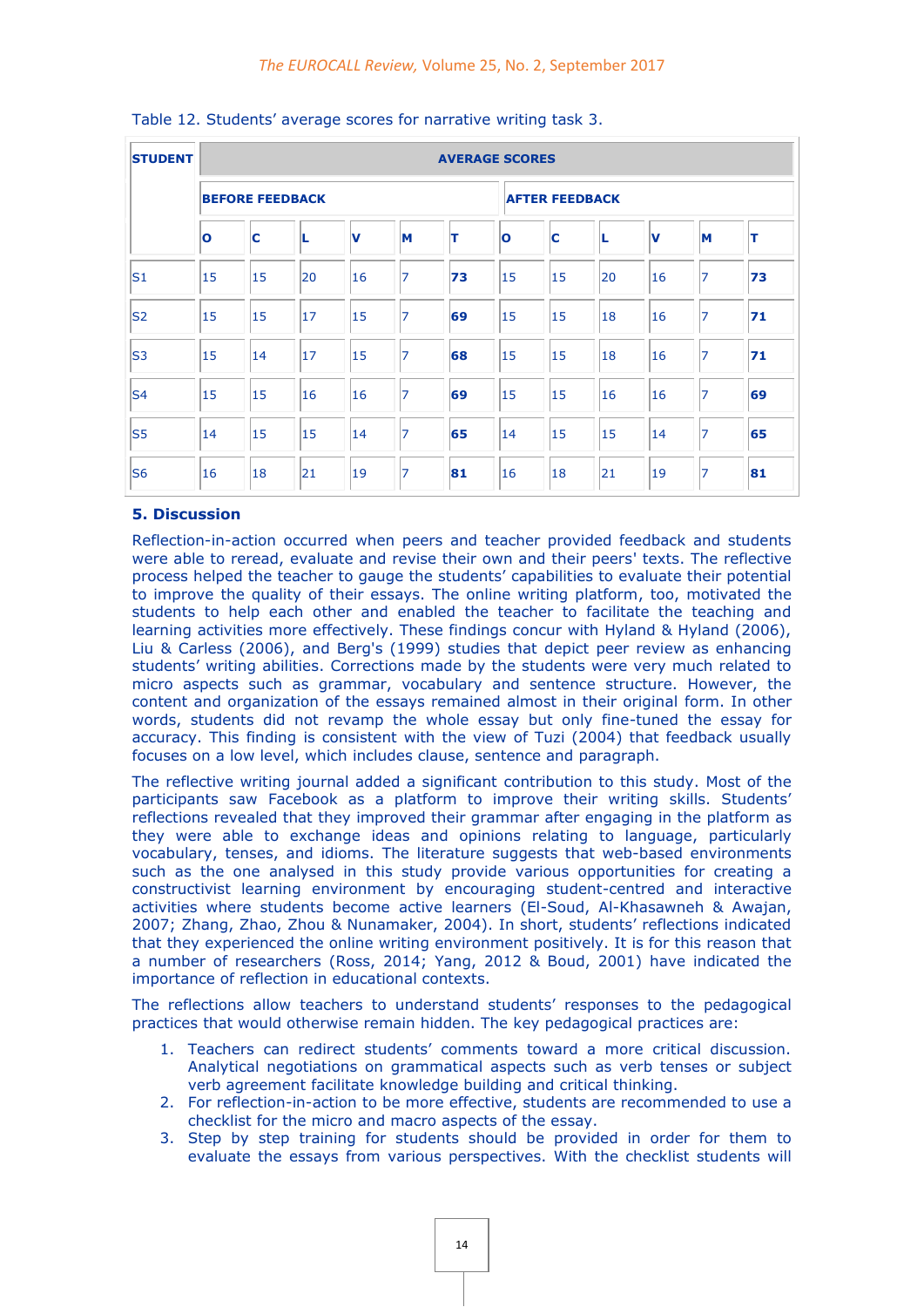be able to collaborate effectively instead of merely editing and to improve content organization, vocabulary use and language accuracy.

4. It is equally important that students reconstruct the content of the essays, offer new materials, ideas and insights for their friends to incorporate in their essays with prior guidance on feedback provision.

There is no doubt that reflection-in-action improved the quality of the students' writing. However, more could be done when students are engaged in online writing environments. Students can be trained to become critical readers and writers and eventually become competent. Students would have a better understanding if teachers helped learners to reflect on content by weaving relevant discussions and drawing students' attention to the relevance of the task to provide appropriate knowledge. It is convenient for teachers to provide adaptive teaching strategies in line with the students' thinking styles. With such guidance, students can eventually become self-critical to edit and revise their own writing. This may be an effective objective to achieve when they are engaged in online writing activities. However, only when students are given a checklist and trained can the benefits of the reflection-in-action be achieved.

#### **6. Conclusion**

The study indicates that it is possible to use Facebook as an effective writing platform. Facebook's features allow students to interact, collaborate, share web resources, support each other and learn from their peers. Findings indicated, however, that more effort needs to be put into fully utilizing the environment's potential for educational purposes. It needs to be noted that Facebook is merely a social networking site without meaningful and effective pedagogical intentions.

Due to the small-sized group of participants in this study and the specific context, conclusions cannot be generalised. Nevertheless, such sampling is in line with the case study approach. More robust studies are needed in order to represent different demographic characteristics, digital literacy and online working experience in school. Furthermore, the participants of this study were secondary school students therefore it would be useful to have studies at different school levels and pre-university students. Research should also extend its scope to other forms of writing such as factual, exploratory and argumentative essays. Additionally, this study needs to be extended longitudinally and with a larger number of participants. Future research can also be more comprehensive by tape-recording students' oral feedback on their reflection activities for self-correction.

#### **References**

AbuSeileek, A. & Abualsha'r, A. (2014). Using peer computer-mediated corrective feedback to support EFL learners' writing. *Language Learning & Technology, 18*(1), 76- 95.

Andrusyszyn, M. A. & Davie, L. (2007). Facilitating reflection through interactive journal writing in an online graduate course: A qualitative study. *International Journal of E-Learning & Distance Education, 12*(1), 103-126.

Berg, E. C. (1999). The effects of trained peer response on ESL students' revision types and writing quality. *Journal of second language writing*, *8*(3), 215-241.

Boud, D. (2001). Using journal writing to enhance reflective practice. In L. M. English & M. A. Gillen (Eds.), *Promoting journal writing in adult education: New directions for adult and continuing education,* No. 90, (pp. 9–17). San Francisco, CA: Jossey-Bass.

Bolton, G. (2010). *Reflective practice: Writing and professional development*. Los Angeles: SAGE Publications.

Boyd, P. W. (2008). Analyzing students' perceptions of their learning in online and hybrid first-year composition courses. *Computers and Composition*, *25*(2), 224-243.

Alias, A. A., Ab Manan, N. A., Yusof, J. & Pandian, A. (2012). The Use of Facebook as Language Learning Strategy (LLS) Training Tool on College Students' LLS Use and Academic Writing Performance. *Procedia-Social and Behavioral Sciences*, *67*, 36-48.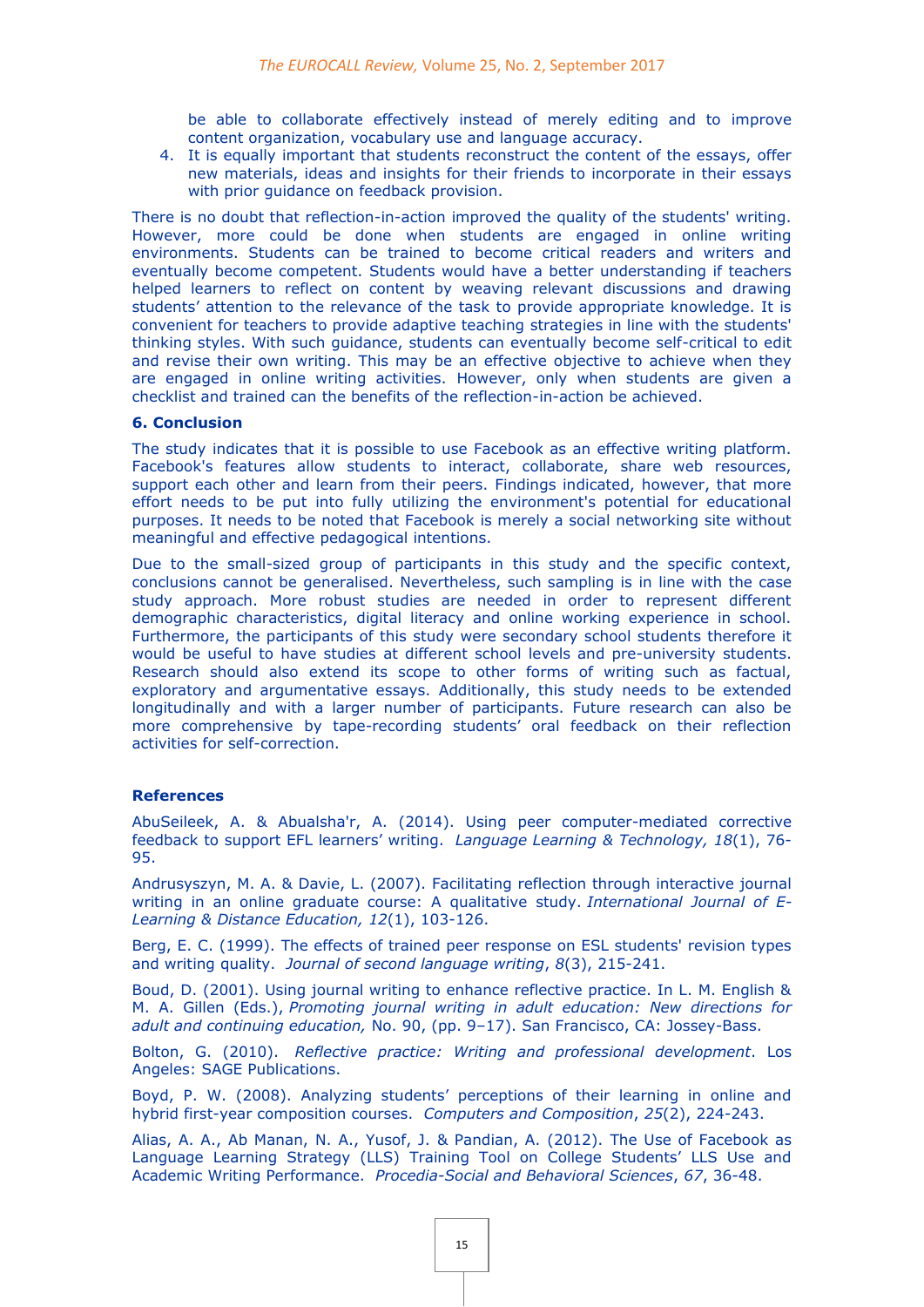Buga, R., Căpeneaţă, I., Chirasnel, C. & Popa, A. (2014). Facebook in foreign language teaching – A tool to improve communication competences. *Procedia-Social and Behavioral Sciences, 128*, 93-98.

Chen, N. S., Wei, C. W., Wu, K. T. & Uden, L. (2009). Effects of high level prompts and peer assessment on online learners' reflection levels. *Computers & Education*, *52*(2), 283-291.

Clegg, S. (2004). Critical readings: progress files and the production of the autonomous learner. *Teaching in Higher Education*, *9*(3), 287-298.

Creswell, J. W. (2009). *Research Design: Qualitative, quantitative, and mixed methods approaches*. Los Angeles: SAGE Publications.

Daemmrich, I. G. (2010). Assessing collaborative writing in nontraditional and traditional first-year college writing courses. *Teaching English in the Two Year College*, *38*(2), 161.

Darus, S. & Ching, K. H. (2009). Common errors in written English essays of Form one Chinese students. A case study. *European Journal of Social Sciences, 10* (2), 242-252.

Dewey, J. (1933). *How We Think. A restatement of the relation of reflective thinking to the educative process* (Revised edn.), Boston: D.C. Heath.

Elola, I. & Oskoz, A. (2010). Collaborative writing: Fostering foreign language and writing conventions development. *Language Learning & Technology*, *14*(3), 51-71.

El-Seoud, S. A., Al-Khasawneh, B. & Awajan, A. (2007). *Using web-based courses to enhance educational process at Jordan Universities. A case study*. Paper presented at the International Conference on Interactive Collaborative Learning (ICL).

Fendler, L. (2003). Teacher reflection in a hall of mirrors: Historical influences and political reverberations. *Educational researcher*, *32*(3), 16-25.

Garrison, D. R., Anderson T. & Archer W. (2000). Critical inquiry in a text based environment: Computer conferencing in higher education. *Internet and Higher Education, 11*(2), 1-14.

Hattem, D. (2014). Microblogging activities: Language play and tool transformation. *Language Learning & Technology*, *18*(2), 151-174.

Hamzah, M. S. G. & Abdullah, S. K. (2009). Analysis on Metacognitive Strategies in Reading and Writing among Malaysian ESL Learners in Four Education Institutions. European Journal of Social Sciences, 11(4), 676-683.

Husu, J., Toom, A. & Patrikainen, S. (2008). Guided reflection as a means to demonstrate and develop student teachers' reflective competencies. *Reflective Practice*, *9*(1), 37-51.

Hyland, K. & Hyland, F. (2006). *Feedback in second language writing: Contexts and issues*. Cambridge university press.

Klages, A. M. & Clark, J. E. (2009). New worlds of errors and expectations: Basic writers and digital assumptions. *Journal of Basic Writing, 28*(1), 32-49.

Latifah, A, L. & Ramli, B. (2010). OUM's tracer study: A testimony to a quality open and distance education. *ASEAN Journal of Open and Distance Learning, 2*(1), 35-47.

Liu, N.F. & Carless, D. (2006) Peer feedback: the learning element of peer assessment. *Teaching in Higher Education, 11*(3), 279-290.

Macfarlane, B. & Gourlay, L. (2009). The reflection game: Enacting the penitent self. *Teaching in Higher Education*, *14*(4), 455-459.

Miles, M. B. & Huberman, A. M. (1994). *Qualitative data analysis*: An expanded sourcebook (2 nd ed). Thousand Oaks: SAGE publications.

Pimmer, C., Linxen, S. & Gröhbiel, U. (2012). Facebook as a learning tool? A case study on the appropriation of social network sites from mobile phones in developing countries. *British Journal of Educational Technology*, *43*(5), 726-738.